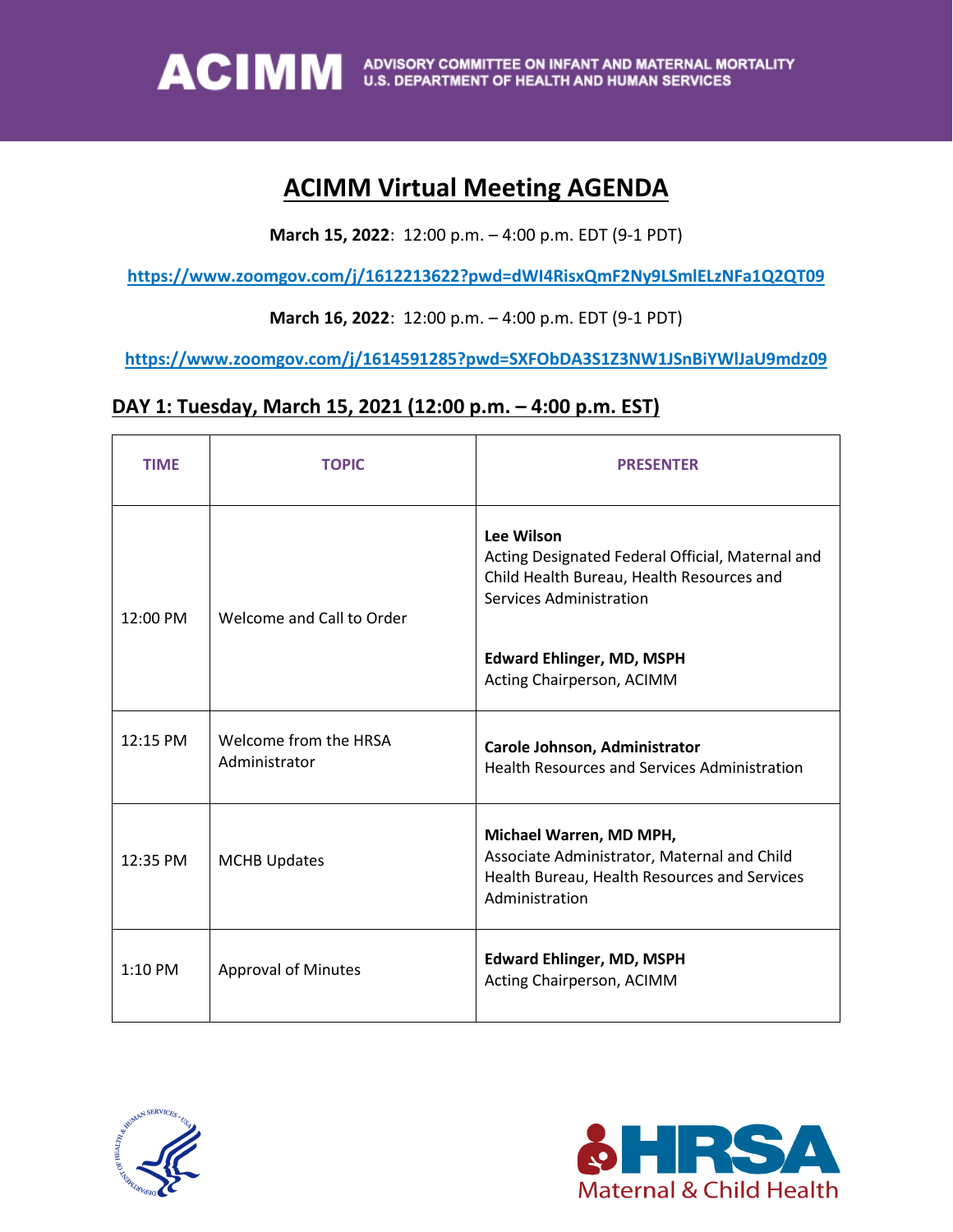# ACIMM ADVISORY COMMITTEE ON INFANT AND MATERNAL MORTALITY

| <b>TIME</b> | <b>TOPIC</b>                                                                               | <b>PRESENTER</b>                                                                                                                                                                                                                                                                                                                                                                       |
|-------------|--------------------------------------------------------------------------------------------|----------------------------------------------------------------------------------------------------------------------------------------------------------------------------------------------------------------------------------------------------------------------------------------------------------------------------------------------------------------------------------------|
| 1:15 PM     | Health of Indigenous Mothers and<br>Infants                                                | Janelle Palacios, PhD, CNM, RN ACIMM Member<br>Co-Chair of ACIMM Health Equity Workgroup<br>Nurse Midwife/Researcher<br>Consultant                                                                                                                                                                                                                                                     |
| 1:35 PM     | Introduction of ACIMM Members                                                              | <b>Edward Ehlinger, MD, MSPH (moderator)</b><br>Acting Chairperson, ACIMM                                                                                                                                                                                                                                                                                                              |
|             |                                                                                            | <b>Committee Members</b>                                                                                                                                                                                                                                                                                                                                                               |
| $2:05$ pm   | <b>Break</b>                                                                               |                                                                                                                                                                                                                                                                                                                                                                                        |
| 2:20 PM     | Race Concordant Care<br>Recommendations                                                    | <b>Belinda Pettiford, MPH (moderator)</b><br>ACIMM Member, Branch Head, Division of Public<br>Health, Women's Health Branch, North Carolina<br>Department of Health and Human Services<br>Patricia Loftman, CNM, LM, MS, FACNM Chair,<br>BILPOC Committee, New York Midwives;<br>Member, New York City Department of Health &<br>Mental Hygiene Maternal Mortality Review<br>Committee |
| 3:20 PM     | Review of Committee's Work and<br><b>Updates from Committee members</b><br>on ACIMM issues | Edward Ehlinger, MD, MSPH, (Moderator)<br>Acting Chairperson, ACIMM<br><b>Committee Members</b>                                                                                                                                                                                                                                                                                        |
| 4:00 PM     | Adjourn                                                                                    |                                                                                                                                                                                                                                                                                                                                                                                        |



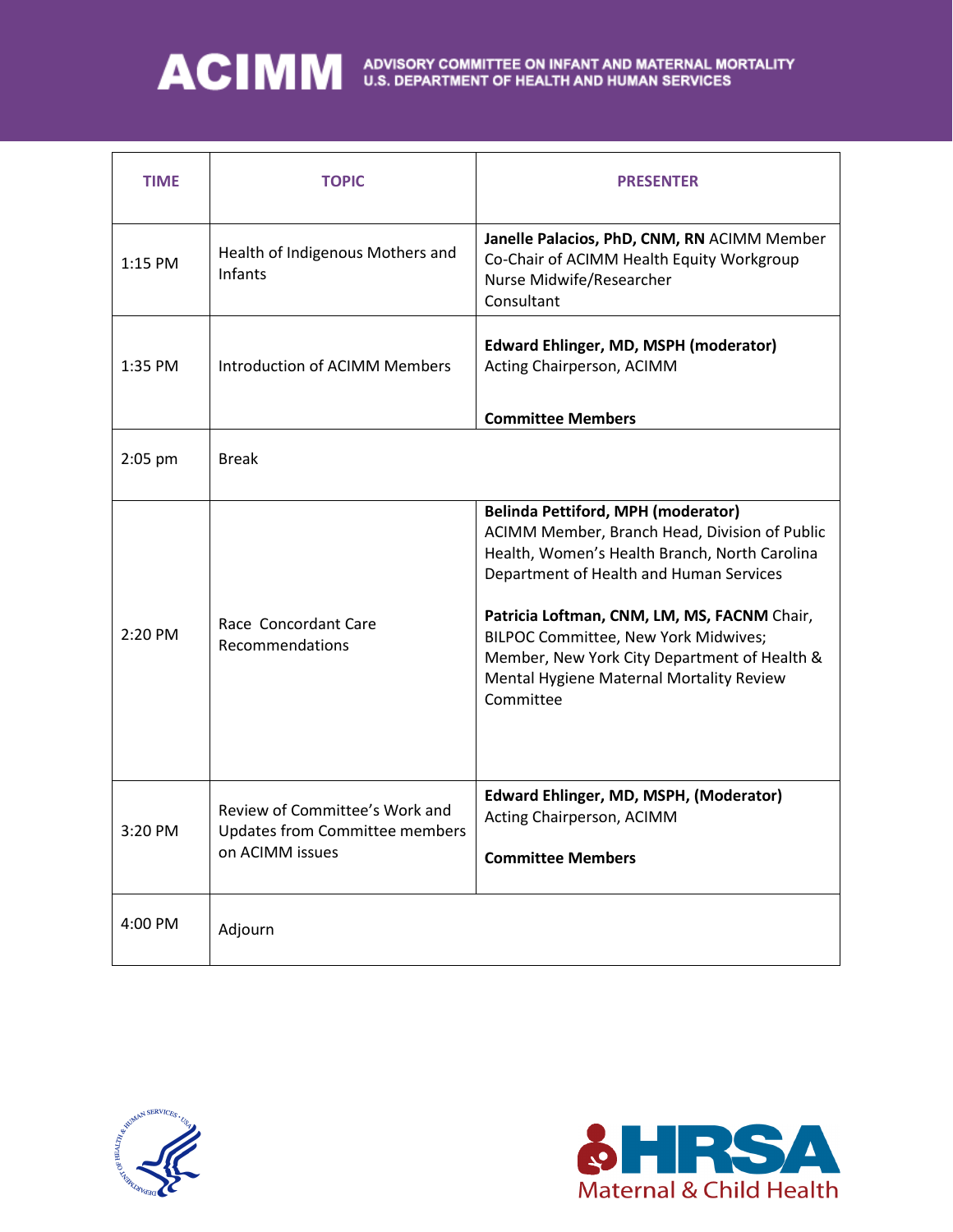### **DAY 2: Wednesday, March 16, 2021 (12:00 p.m. – 4:00 p.m. EST)**

| <b>TIME</b> | <b>TOPIC</b>                                                  | <b>PRESENTER</b>                                                                                                                                                                                                                                                                                                                                                                                                                                                                                                                                                                                                                                                                                                                                                       |
|-------------|---------------------------------------------------------------|------------------------------------------------------------------------------------------------------------------------------------------------------------------------------------------------------------------------------------------------------------------------------------------------------------------------------------------------------------------------------------------------------------------------------------------------------------------------------------------------------------------------------------------------------------------------------------------------------------------------------------------------------------------------------------------------------------------------------------------------------------------------|
| 12:00 PM    | Review of Day 1                                               | <b>Edward Ehlinger, MD, MSPH</b><br>Acting Chairperson, ACIMM                                                                                                                                                                                                                                                                                                                                                                                                                                                                                                                                                                                                                                                                                                          |
| 12:15 PM    | Introduction of ACIMM Members                                 | <b>Edward Ehlinger, MD, MSPH (moderator)</b><br>Acting Chairperson, ACIMM                                                                                                                                                                                                                                                                                                                                                                                                                                                                                                                                                                                                                                                                                              |
|             |                                                               | <b>Committee Members</b>                                                                                                                                                                                                                                                                                                                                                                                                                                                                                                                                                                                                                                                                                                                                               |
| 12:45 PM    | Impact of Violence on Infant And<br><b>Maternal Mortality</b> | Edward Ehlinger, MD, MSPH, (Moderator)<br>Acting Chairperson, ACIMM<br>Maeve Wallace, PhD, MPH, Assistant Professor,<br>Department of Social, Behavioral, and Population<br>Sciences, Associate Director, Mary Amelia Center<br>for Women's Health Equity Research, Tulane<br>University School of Public Health and Tropical<br>Medicine<br>Sylvia Bennett-Stone, Director of Voices of Black<br><b>Mothers United</b><br>Jacquelyn Campbell, PhD, MSN, RN, FAAN,<br>Professor and the Anna D. Wolf Chair at the<br>Johns Hopkins University School of Nursing.<br>Heather Burner, RN, BSN, Executive Director,<br>National Safe Haven Alliance, Director, Arizona<br>Safe Baby Haven Foundation, Director, NSHAC;<br><b>Crisis Pregnancy Safety &amp; Prevention</b> |
| 2:30 PM     | <b>Break</b>                                                  |                                                                                                                                                                                                                                                                                                                                                                                                                                                                                                                                                                                                                                                                                                                                                                        |